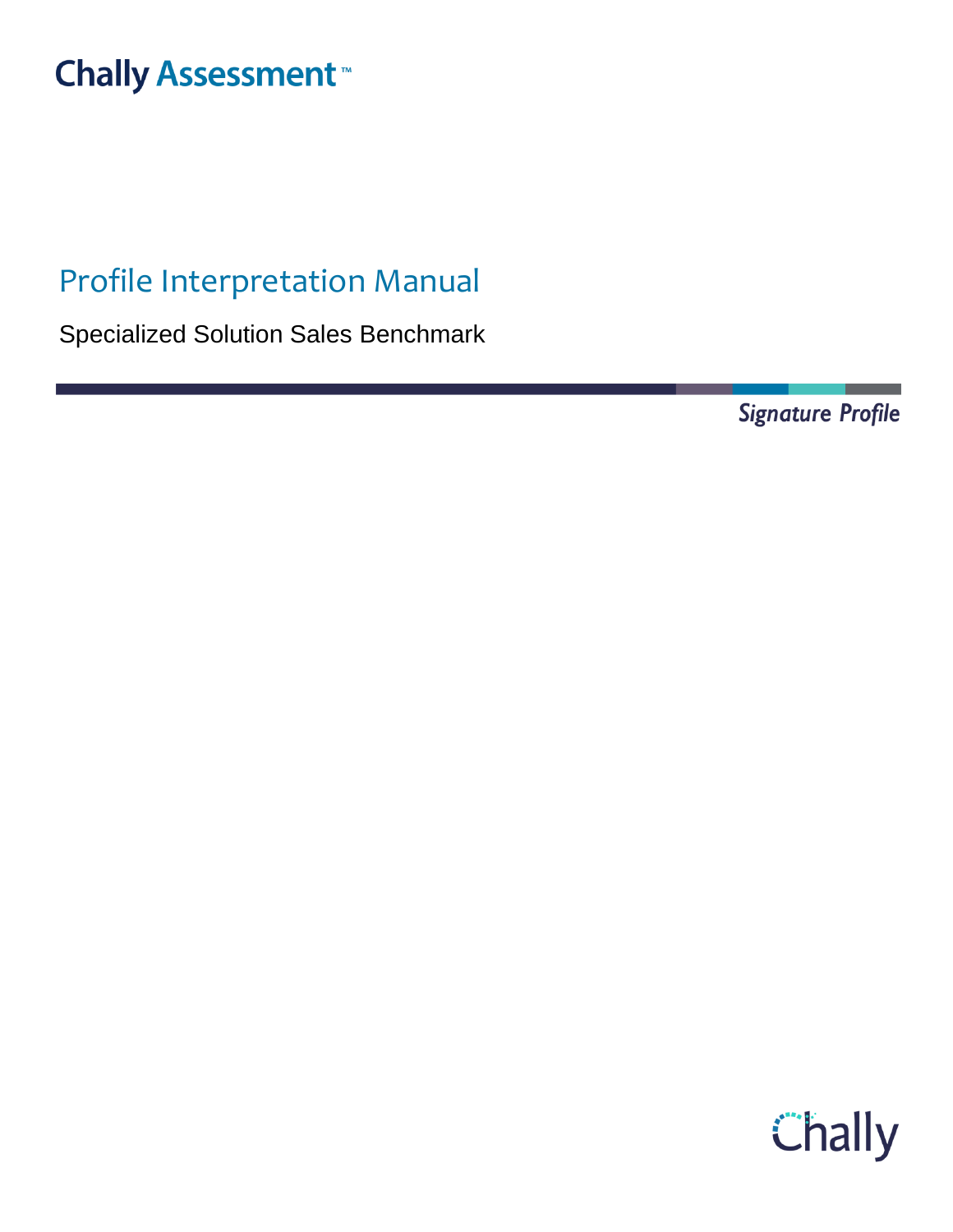## Benchmark Profile Description

The Specialized Solution Sales role is responsible for growing sales of systems or solutions that require significant customization and training to implement. They often support sales of a specific subset of solutions and provide extensive technical expertise to configure the solution. They are typically resident experts who work with the sales team to sell to prospects or existing customers and are not typically bound by territorial, industry, or vertical market constraints.

## Predictive Competencies

- Gains Commitment by Motivating Others
- Identifies and Addresses Customer Needs
- Commits to Continued Professional Development
- Maintains and Shares Market Trend Awareness
- Makes Persuasive Presentations
- Engages Others in Learning to Maximize Benefit from Purchase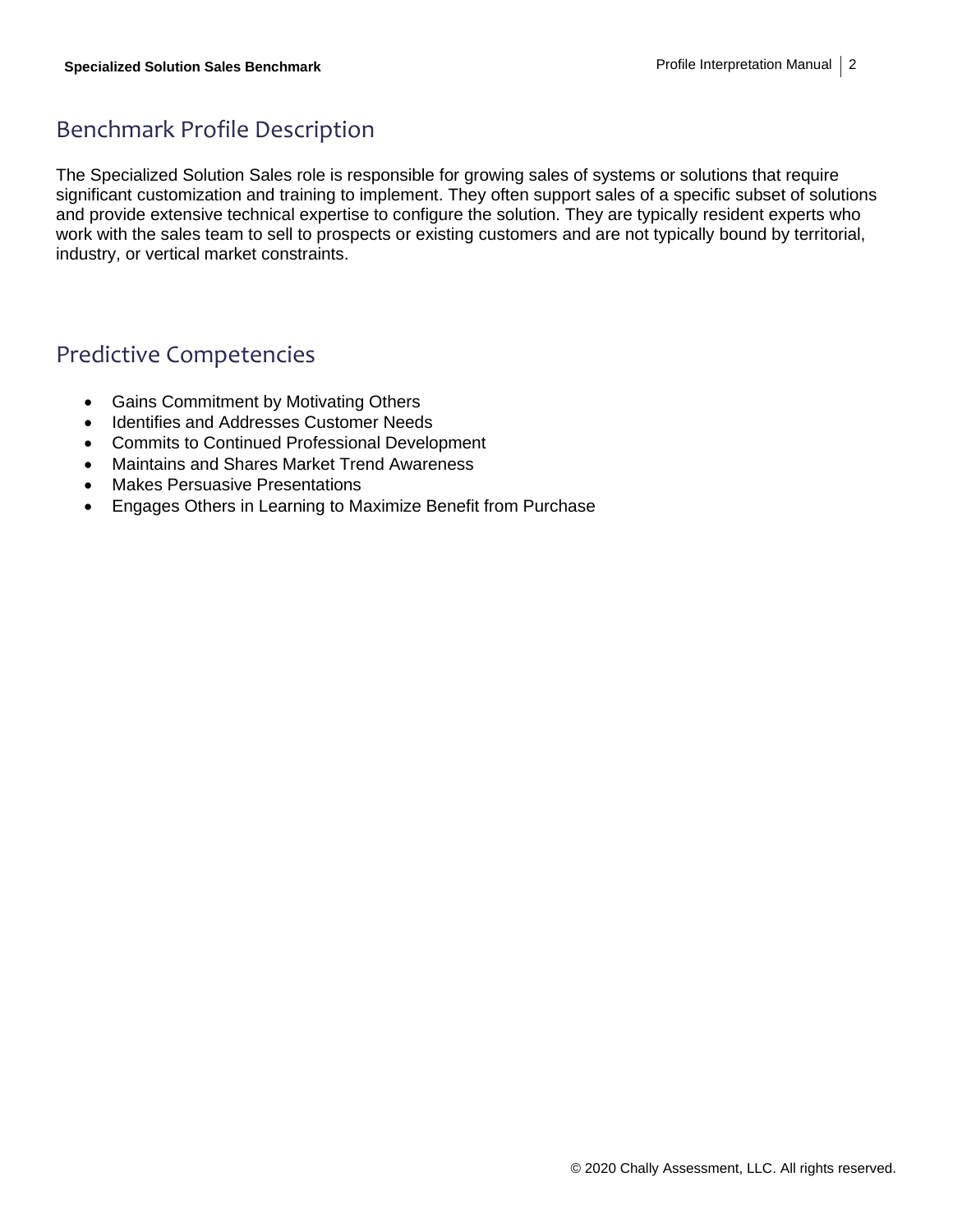## Predictive Competencies

#### Gains Commitment by Motivating Others

Assumes an influential role in gaining customer commitment; understands there must be a worthwhile benefit or reward to them; communicates clearly to keep contacts focused on key priorities; generates support or agreement from customers rather than force the purchase of products; understands what customers expect to gain from the relationship and shows them how easy it is to do business

|                             | <b>LOW SCORES</b>                                                                                                                              | <b>HIGH SCORES</b>                                                                                                                                         |
|-----------------------------|------------------------------------------------------------------------------------------------------------------------------------------------|------------------------------------------------------------------------------------------------------------------------------------------------------------|
|                             | Assumes that all customers share the same goals and<br>fails to distinguish between different needs,<br>motivations, and objectives            | Understands the need to be flexible and to provide<br>different solutions based on the varied needs of<br>different roles within the customer organization |
|                             | Lacks a strong desire to take the lead in the selling<br>situation, preferring to be responsive to specific<br>requests                        | Takes responsibility for making themselves easy to<br>work with and quick to make customers feel good<br>about their decisions and contributions to the    |
| $\mathcal{L}_{\mathcal{A}}$ | Exercises personal control by imposing own will<br>versus attracting customers by finding the most<br>appropriate way to help them succeed     | organization                                                                                                                                               |
|                             |                                                                                                                                                | Deals diplomatically with negative issues                                                                                                                  |
|                             |                                                                                                                                                | Earns power as a result of the customer choosing to                                                                                                        |
| ш                           | Overwhelms customers by introducing too many<br>concurrent strategies, options, or solutions, making it<br>difficult to maintain a clear focus | be influenced in the selling arena                                                                                                                         |
|                             |                                                                                                                                                | Keeps communication focused and simple so there is<br>little room for distraction or misunderstandings                                                     |

- A lack of desire to take the lead in a management or selling situation, and a preference for being responsive to specific requests
- A tendency to presume that most people are motivated in the same manner as oneself and treat them accordingly
- A strong need for personal control with a preference to impose one's will versus attract followers by finding the most appropriate way to help them succeed
- **•** A belief that everyone is motivated by pretty much the same things so the same rewards can be equally effective for each report
- A highly motivated individual who expects others to be equally self-driven and focused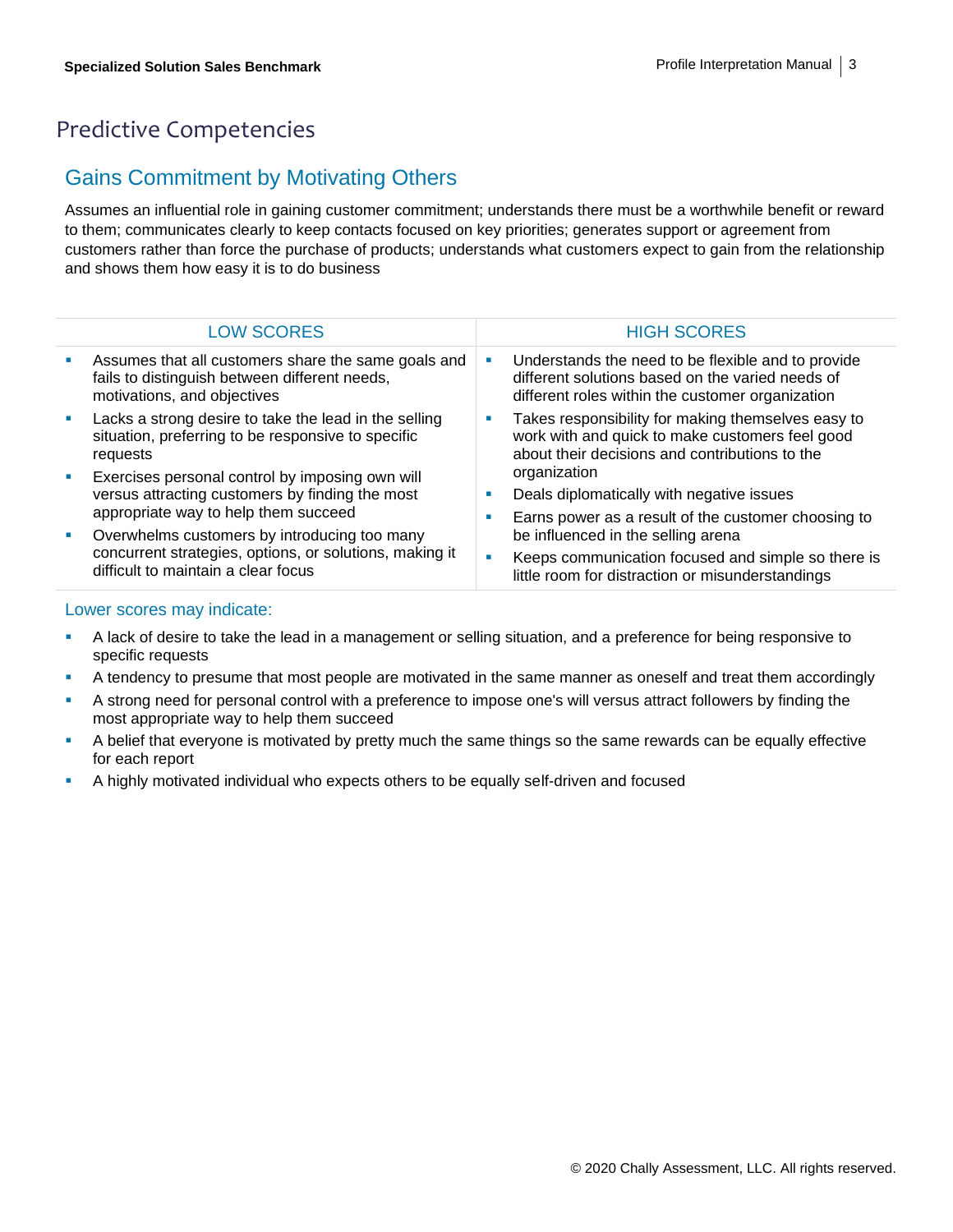### Identifies and Addresses Customer Needs

Seeks to provide an appropriate solution by understanding what the customer is trying to accomplish; spends time in a needs analysis process that identifies key objectives specific to an individual customer; gives the customer's agenda priority over a standard response; changes the sales approach or solution to accommodate the customer versus force fit the customer to an existing model

| <b>LOW SCORES</b>                                                                                                    |         | <b>HIGH SCORES</b>                                                                                                                                               |
|----------------------------------------------------------------------------------------------------------------------|---------|------------------------------------------------------------------------------------------------------------------------------------------------------------------|
| Lacks a thorough approach to a customer needs<br>analysis, preferring to move immediately to an<br>existing solution | ш<br>a. | Asks questions and studies the customer's key<br>priorities<br>Incorporates the customer's responses and input into                                              |
| Can be distracted from learning customer<br>requirements by the personalities or politics of a<br>situation          | a.      | a business plan tailored to fit that customer's needs<br>Takes the time to explore options or alternatives for<br>helping the customer to achieve key objectives |
| Tries to fit the customer's methods or goals into a<br>standard model or solution                                    | ш       | Accepts the rejection or modification of suggestions in<br>an effort to best understand and help the customer                                                    |
| Takes it as personal criticism when suggestions are<br>challenged                                                    |         |                                                                                                                                                                  |
| Can be too invested in own agenda to comfortably<br>yield to the customer's agenda                                   |         |                                                                                                                                                                  |

- **EXECT** A tendency to try to get the customer to change their methods or goals in order to better fit the sellers' model or solutions
- **EXEC** A frustration with having suggestions challenged
- A tendency to gloss over the needs analysis process and move quickly to proposing a fairly standard solution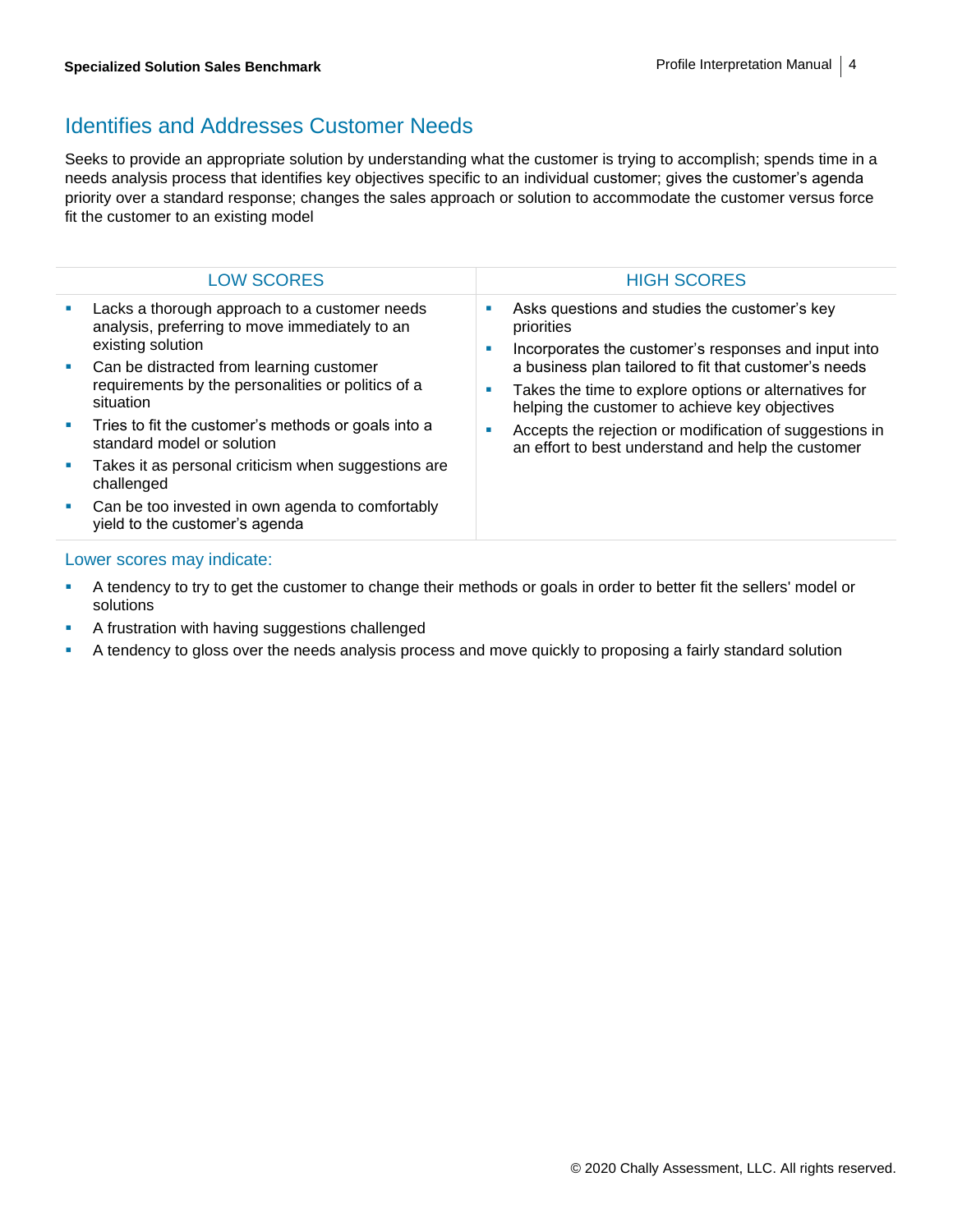## Commits to Continued Professional Development

Sets job as a top priority and devotes extra hours to skill development; accomplishes objectives dictated by their present position while investing additional time and effort to increase their competence and improve professional standing

| <b>LOW SCORES</b>                                                                                                                               |          | <b>HIGH SCORES</b>                                                                                                                                                                      |
|-------------------------------------------------------------------------------------------------------------------------------------------------|----------|-----------------------------------------------------------------------------------------------------------------------------------------------------------------------------------------|
| Accepts moderate standards for career goals so that<br>time requirements for accomplishing those goals are<br>not excessive                     | ш        | Define themselves, to a great extent, by their work<br>and derive personal satisfaction from career success<br>and accomplishments                                                      |
| External demands on time can limit the attention and<br>resources dedicated to career advancement                                               | <b>I</b> | Dedicated to improving professional standing, even at<br>some personal sacrifice                                                                                                        |
| Prefers to spend all after-work hours in family or<br>social activities rather than designate time for career<br>planning and skill development | ш        | Commits time and resources to career advancement<br>by preparing to deal with a wider scope of challenges,<br>even within current position                                              |
|                                                                                                                                                 | ш        | Dedicates some after-hours time to laying the<br>groundwork for developmental activities                                                                                                |
|                                                                                                                                                 | <b>I</b> | Continually works to develop the skills and abilities<br>that will support a career progression while devoting<br>the time and resources to be effective in present<br>responsibilities |

- **•** A need to segregate work related activities to specified work hours and use non-work time exclusively for leisure
- A preference for a lot of social interaction that is unrelated to a work environment
- A willingness to accept more moderate quality standards for one's personal development so that time requirements for skill development are not excessive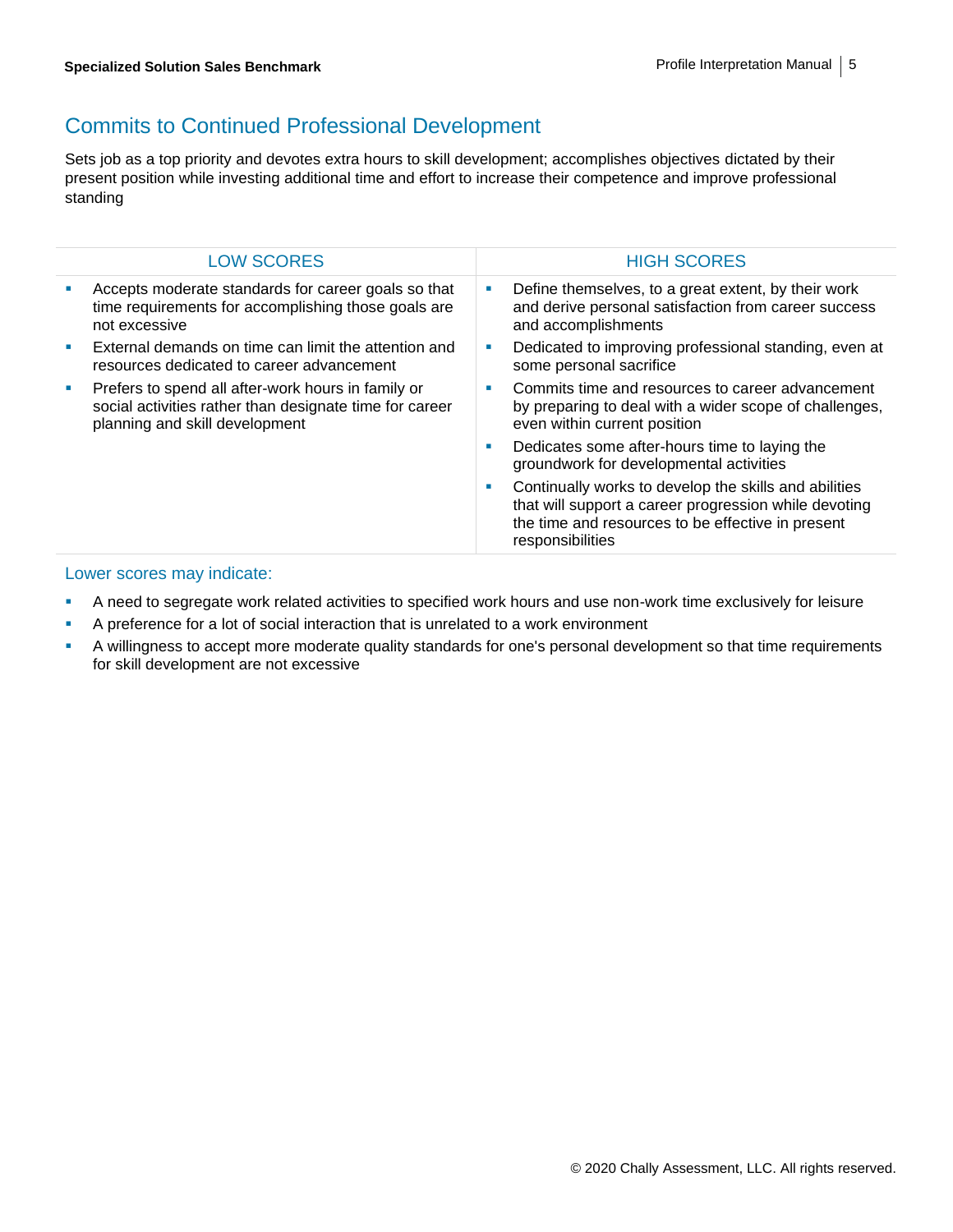## Maintains and Shares Market Trend Awareness

Stays in touch with market trends, including environmental and competitive forces influencing the market, so that they are seen as a valuable resource to important constituents internal or external to the organization; constantly seeks information that will be useful but is not readily available to colleagues; enjoys being sought for advice and instruction; spends the time to build a base of knowledge that ultimately helps others to be more effective

|    | <b>LOW SCORES</b>                                                                                                                                                                                                 | <b>HIGH SCORES</b>                                                                                                                                                     |
|----|-------------------------------------------------------------------------------------------------------------------------------------------------------------------------------------------------------------------|------------------------------------------------------------------------------------------------------------------------------------------------------------------------|
|    | May believe they can get by on a cursory<br>understanding of market trends and conditions<br>because its added value to others isn't appreciated                                                                  | Takes professional pride in maintaining an in-depth<br>awareness of market issues<br>Believes there is a benefit to continually building and                           |
| ш  | Comfortable with present knowledge of the market<br>and may believe the incremental gains that could be<br>achieved by developing knowledge base would not<br>justify the time spent                              | adding to own knowledge base in market and<br>competitive issues<br>Wants to be prepared to serve as a source of advice<br>and information to customers                |
| a. | Does not increase understanding of market issues for<br>the purpose of sharing that information with others<br>Assumes customers will utilize their own resources to<br>stay on top of changing market conditions | Updates own market information in order to be of<br>assistance to customers who may not have the time<br>or resources to research changing market trends<br>themselves |
|    |                                                                                                                                                                                                                   |                                                                                                                                                                        |

- **EXTER** A lack of interest in training or teaching on an individual level
- **•** A preference for providing information through a lecture format more than by hands-on demonstration
- **•** A tendency to rely on a dazzling presentation to cover any inadequacies in content
- **EXECT** A belief that staying current has little added benefit to being a resource to others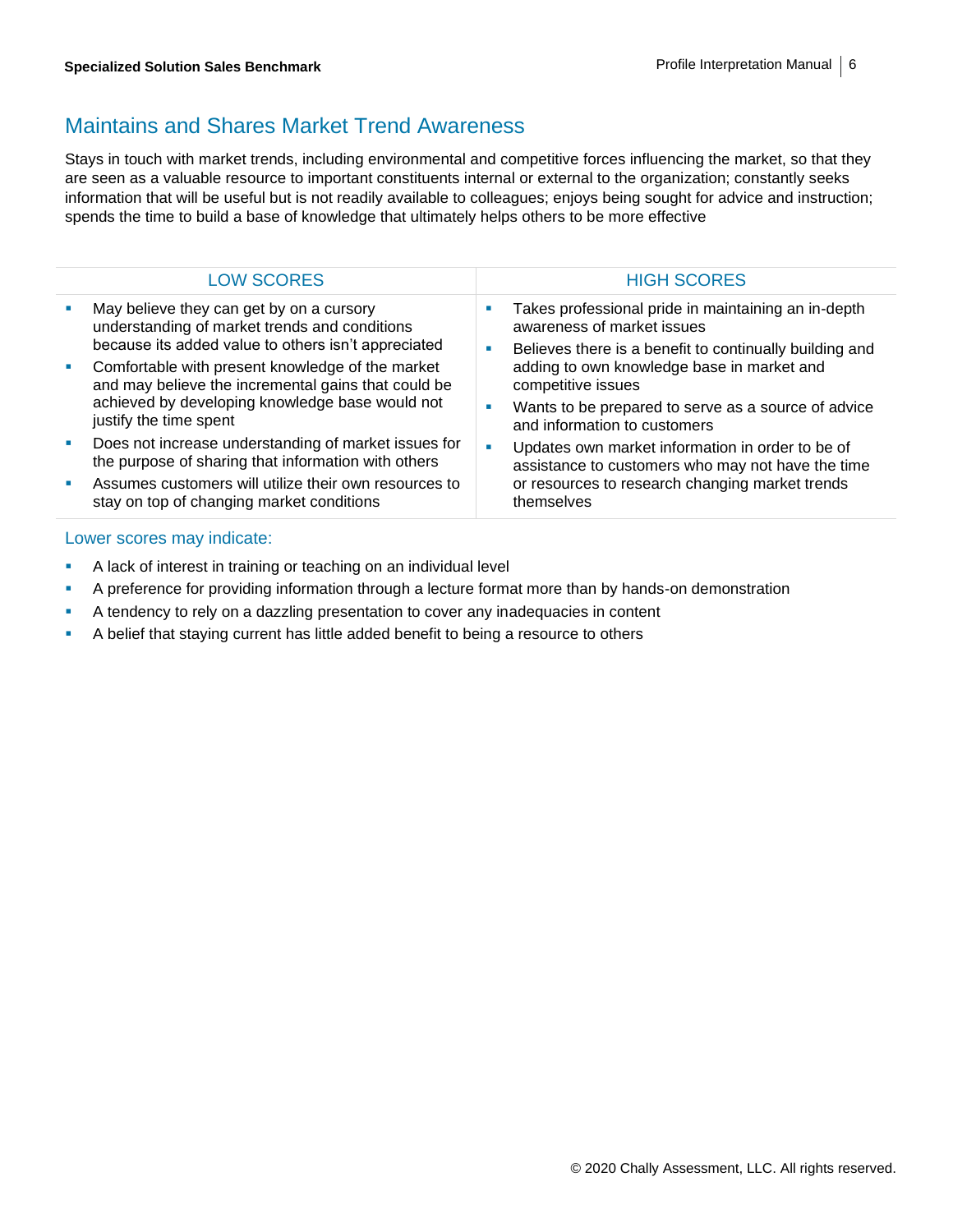## Makes Persuasive Presentations

Excites the customer with an enthusiastic presentation style; demonstrates value and actively promotes products and services by making an emotional appeal; holds the customer's attention and interest by keeping the presentation content relevant; varies style to build toward a buying decision

| <b>LOW SCORES</b>                                                                                                                                                                                                                                                                                                                                                                                                                                                                 |        | <b>HIGH SCORES</b>                                                                                                                                                                                                                                                                                                                                                                                                                                                |
|-----------------------------------------------------------------------------------------------------------------------------------------------------------------------------------------------------------------------------------------------------------------------------------------------------------------------------------------------------------------------------------------------------------------------------------------------------------------------------------|--------|-------------------------------------------------------------------------------------------------------------------------------------------------------------------------------------------------------------------------------------------------------------------------------------------------------------------------------------------------------------------------------------------------------------------------------------------------------------------|
| May be more comfortable with establishing a dialogue<br>that emphasizes listening and an exchange of ideas<br>than with making an impact on the audience<br>Uses presentations to entertain rather than inform or<br>persuade<br>Sticks too closely to a script and does not vary the<br>content or emphasis to address the needs of each<br>audience<br>Too focused on the mechanics of the presentation<br>itself to pay attention to audience understanding and<br>concurrence | г<br>г | Makes formal presentations that focus on creating an<br>impact while communicating information<br>Has the potential to capture and hold the audience's<br>attention<br>Takes charge and keeps control of the information<br>being communicated through a presentation that is<br>polished and rehearsed<br>Varies style and content to appeal to the audience<br>Projects enthusiasm about a solution to the audience,<br>moving them closer to a buying decision |
| Cannot easily adjust to a nonsupportive audience<br>response and may rush an ineffective presentation<br>just to finish it rather than alter the presentation to<br>change that response                                                                                                                                                                                                                                                                                          | п      | Monitors audience response and adjusts presentation<br>to stay on target                                                                                                                                                                                                                                                                                                                                                                                          |
|                                                                                                                                                                                                                                                                                                                                                                                                                                                                                   |        |                                                                                                                                                                                                                                                                                                                                                                                                                                                                   |

- **Relying on a script or set presentation too much and not varying the content and/or emphasis to match the needs** of the audience
- **EXECT** Gives equal emphasis to each benefit even if those listening are only interested in one or two
- **•** Focusing more on speaking and technique than determining if audience understands and is motivated to agree
- **■** May be technically good at "public speaking" to inform or entertain
- **■** May be effective only in situations where the focus is on the product/service rather than the salesperson as the major benefit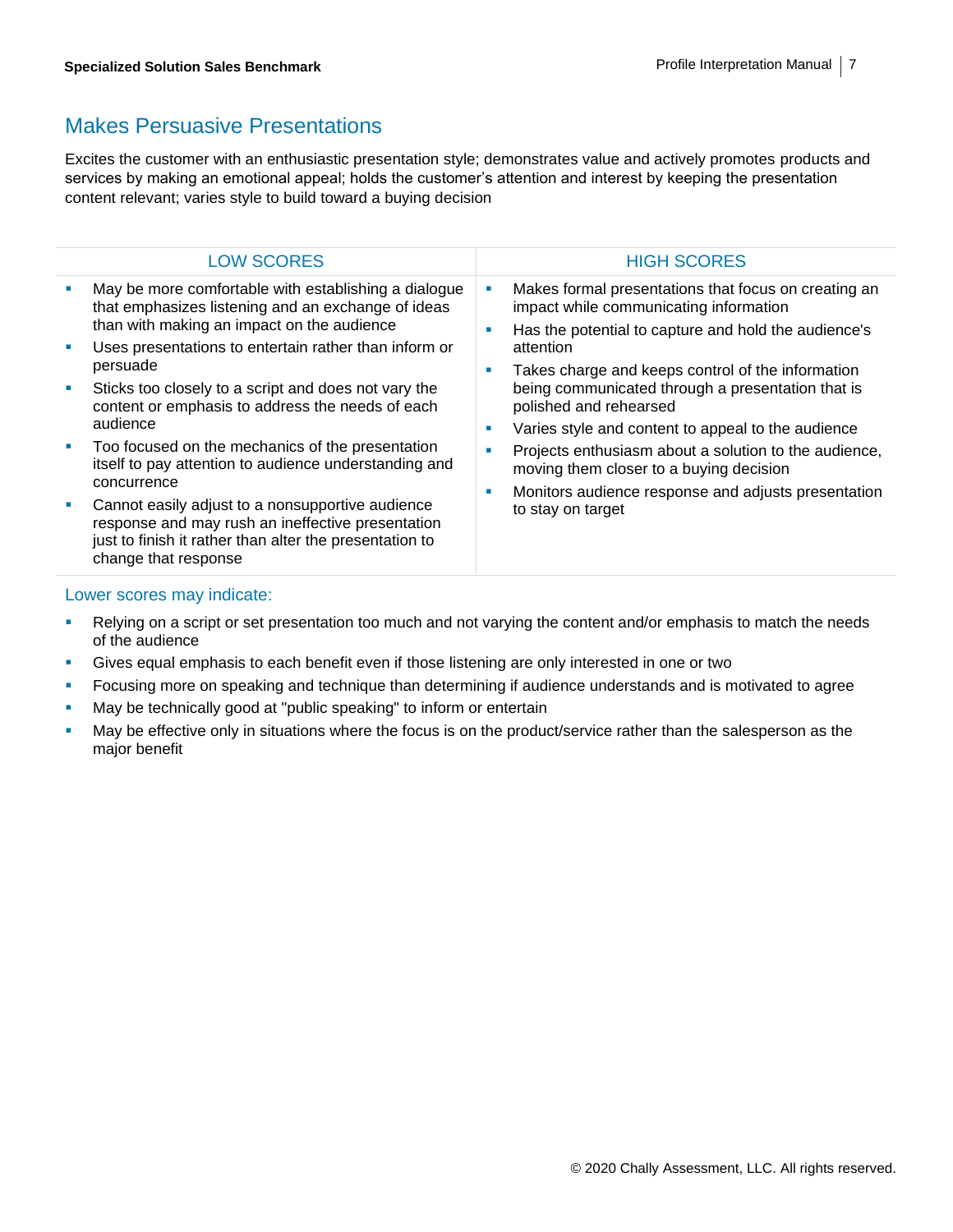## Engages Others in Learning to Maximize Benefit from Purchase

Helps the customer to gain maximum benefit from the product or service by committing to continuous education that provides information updates or product training; prepares more structured sessions to cover the most critical areas of learning; stays on top of information needed by customers in an effort to serve as a resource; takes responsibility for motivating customers to update their information; reinforces shared information through periodic repetition; routinely adjusts education process to address individual and group progress or understanding

|    | <b>LOW SCORES</b>                                                                                                                                                                                                                                |        | <b>HIGH SCORES</b>                                                                                                                                                                                                    |
|----|--------------------------------------------------------------------------------------------------------------------------------------------------------------------------------------------------------------------------------------------------|--------|-----------------------------------------------------------------------------------------------------------------------------------------------------------------------------------------------------------------------|
|    | Prefers one-on-one training or a more loosely<br>organized curriculum to the structured requirements of<br>a scheduled class session<br>Expects the people being trained to be self-motivated<br>to learn and becomes impatient when required to | ш<br>ш | Prepares scheduled and consistent programs to train<br>or educate others<br>Establishes measurable criteria for assessing<br>progress in the learning process<br>Demonstrates patience and a willingness to repeat or |
| a. | repeat or reinforce already covered information<br>Does not implement a tracking process for assessing<br>the effectiveness of teaching efforts or the progress of<br>trainees<br>Enjoys working on content delivery and may be more             | ш      | reinforce ideas and information until the audience<br>understands<br>Focuses training sessions on those competencies that<br>will make a difference in the group's ultimate<br>effectiveness                          |
| a. | concerned with the audience's assessment of own<br>public speaking skills than with the subject matter<br>Tries to make the training entertaining at the expense<br>of providing only relevant information                                       | ш      | Concentrates more on the results produced or change<br>accomplished through training than with how<br>attractive or entertaining the training can be                                                                  |

- **•** A tendency to rush through the training without gauging how much is being absorbed or retained by the group
- **■** More of a preference for one-on-one coaching and/or more free form curriculum than formal class sessions
- A preference for a more off-the-cuff training style